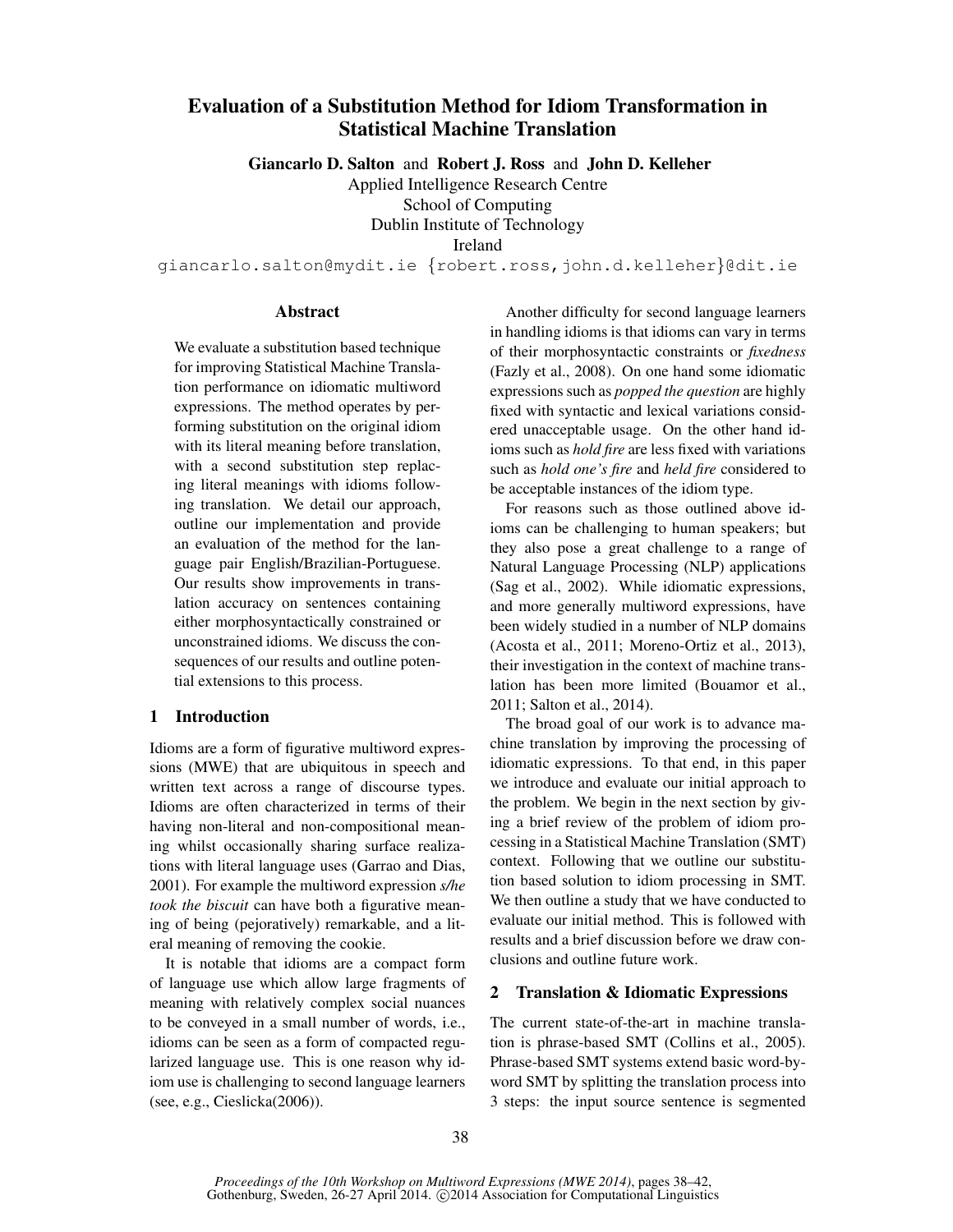into "phrases" or multiword units; these phrases are then translated into the target language; and finally the translated phrases are reordered if needed (Koehn, 2010). Although the term phrase-based translation might imply the system works at the semantic or grammatical phrasal level, it is worth noting that the concept of a phrase in SMT is simply a frequently occurring sequence of words. Hence, standard SMT systems do not model idioms explicitly (Bouamor et al., 2011).

Given the above, the question arises as to how SMT systems can best be enhanced to account for idiom usage and other similar multiword expressions. One direct way is to use a translation dictionary to insert the idiomatic MWE along with its appropriate translation into the SMT model phrase table along with an estimated probability. While this approach is conceptually simple, a notable drawback with such a method is that while the MWEs may be translated correctly the word order in the resulting translation is often incorrect (Okuma et al., 2008).

An alternative approach to extending SMT to handle idiomatic and other MWEs is to leave the underlying SMT model alone and instead perform intelligent pre- and post-processing of the translation material. Okuma et al. (2008) is an example of this approach applied to a class of multi- and single word expressions. Specifically, Okuma et al. (2008) proposed a substitution based pre and post processing approach that uses a dictionary of *surrogate words* from the same word class to replace low frequency (or unseen) words in the sentences before the translation with high frequency words from the same word class. Then, following the translation step, the *surrogate words* are replaced with the original terms. Okuma et al.'s direct focus was not on idioms but rather on place names and personal names. For example, given an English sentence containing the relatively infrequent place name *Cardiff*, Okuma et al.'s approach would: (1) replace this low frequency place name with a high frequency *surrogate* place name, e.g. *New York*; (2) translate the updated sentence; and (3) replace the *surrogate words* with the correct translation of the original term.

The advantage of this approach is that the word order of the resulting translation has a much higher probability of being correct. While this method was developed for replacing just one word (or a highly fixed name) at a time and those words must be of the same open-class category, we see the basic premise of pre- and post- substitution as also applicable to idiom substitution.

### 3 Methodology

The hypothesis we base our approach on is that the work-flow that a human translator would have in translating an idiom can be reproduced in an algorithmic fashion. Specifically, we are assuming a work-flow whereby a human translator first identifies an idiomatic expression within a source sentence, then 'mentally' replaces that idiom with its literal meaning. Only after this step would a translator produce the target sentence deciding whether or not to use an idiom on the result. For simplicity we assumed that the human translator should use an idiom in the target language if available. While this work-flow is merely a proposed method, we see it as plausible and have developed a computational method based on this work-flow and the substitution technique employed by (Okuma et al., 2008).

Our idiom translation method can be explained briefly in terms of a reference architecture as depicted in Figure 1. Our method makes use of 3 dictionaries and 2 pieces of software. The first dictionary contains entries for the source language idioms and their literal meaning, and is called the "Source Language Idioms Dictionary". The second dictionary meanwhile contains entries for the target language idioms and their literal meaning, and is called the "Target Language Idioms Dictionary". The third dictionary is a bilingual dictionary containing entries for the idioms in the source language pointing to their translated literal meaning in the target language. This is the "Bilingual Idiom Dictionary".

The two pieces of software are used in the preand post-processing steps. The first piece of software analyzes the source sentences, consulting the "Source Language Idioms Dictionary", to identify and replace the source idioms with their literal meaning in the source language. During this first step the partially rewritten source sentences are marked with replacements. Following the subsequent translation step the second piece of software is applied for the post-processing step. The software first looks into the marked sentences to obtain the original idioms. Then, consulting the "Bilingual Idiom Dictionary", the software tries to match a substring with the literal translated mean-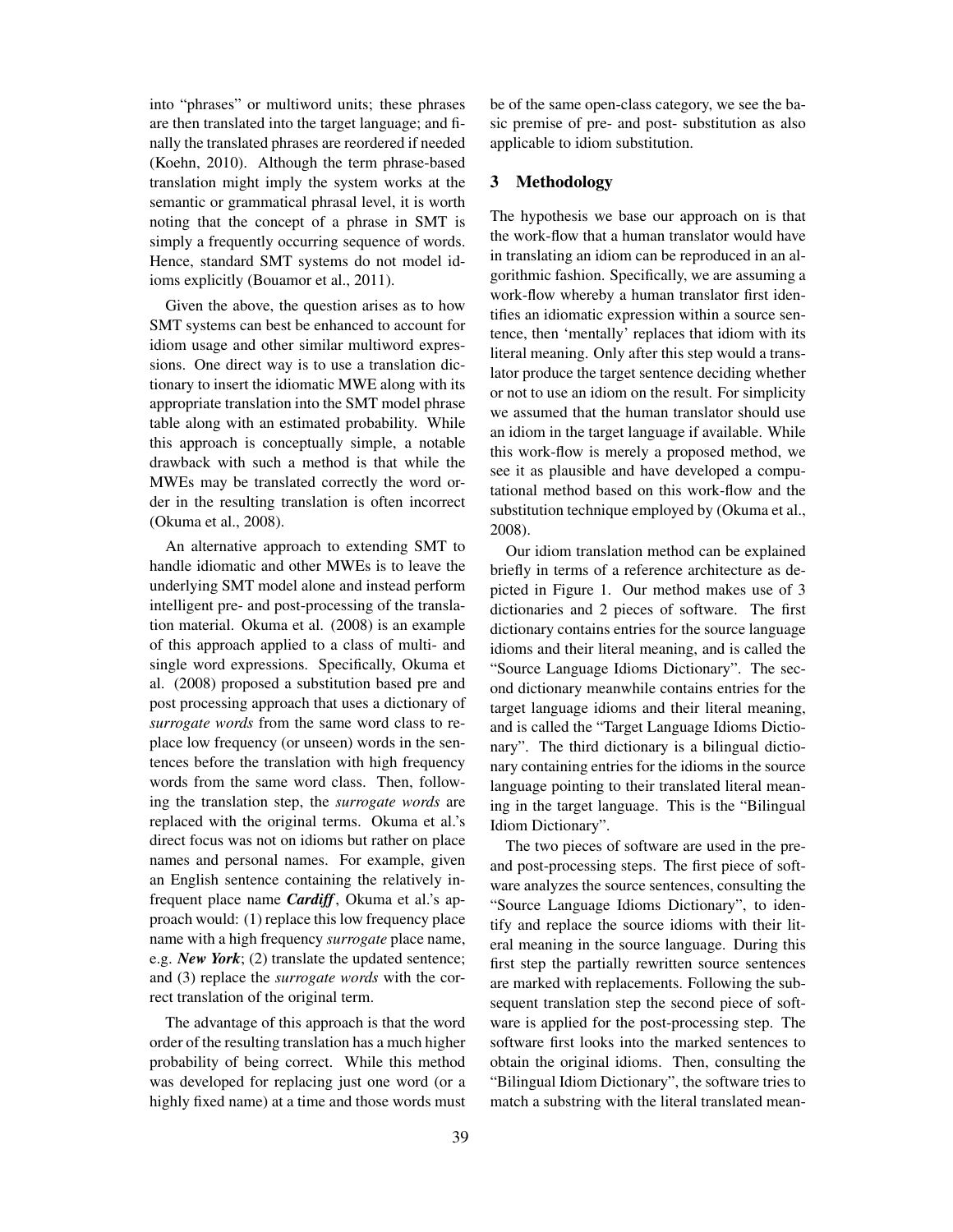

Figure 1: Reference Architecture for Substitution Based Idiom Translation Technique.

ing in the target translation. If the literal meaning is identified, it then checks the "Target Language Idioms Dictionary" for a corresponding idiom for the literal use in the target language. If found, the literal wording in the target translation is then replaced with an idiomatic phrase from the target language. However if in the post-processing step the original idiom substitution is not found, or if there are no corresponding idioms in the target language, then the post-processing software does nothing.

#### 4 Study Design

We have developed an initial implementation of our substitution approach to SMT based idiom translation for the language pair English/Brazillian-Portugese. To evaluate our method we created test corpora where each sentence contained an idiom, and compared the BLEU scores (Papineni et al., 2002) of a baseline SMT system when run on these test corpora with the BLEU scores for the same SMT system when we applied our pre and post processing steps. No sentences with literal uses of the selected idiom form were used in this experiment.

Consequently, three corpora were required for this experiment in addition to the three idiomatic resources introduced in the last section. The first corpus was an initial large sentence-aligned bilingual corpus that was used to build a SMT model for the language pair English/Brazilian-Portuguese. The second corpus was the first of two test corpora. This corpus contained sentences with "highly fixed" idioms and will be referred to as the "High Fixed Corpus". Finally a second test corpus containing sentences with "low fixed" idioms, the "Low Fixed Corpus", was also constructed. In order to make results comparable across test corpora the length of sentences in each of the two test corpora were kept between fifteen and twenty words.

To create the initial large corpus a series of small corpora available on the internet were compiled into one larger corpus which was used to train a SMT system. The resources used in this step were Fapesp-v2 (Aziz and Specia, 2011), the OpenSubtitles2013<sup>1</sup> corpus, the PHP Manual Corpus<sup>2</sup> and the KDE4 localizaton files  $(v.2)^3$ . No special tool was used to clean these corpora and the files were compiled as is.

To create the "High Fixed Corpus" and "Low Fixed Corpus" we built upon the previous work of Fazly et al. (2008) who identified a dataset of 17 "highly fixed" English verb+noun idioms, and 11 "low fixed" English verb+noun idioms. Based on these lists our two test corpora were built by extracting English sentences from the internet which contained instances of each of the high and low fixed idiom types. Each collected sentence was manually translated into Brazilian-Portuguese, before each translations was manually checked and corrected by a second translator. Ten sentences were collected for each idiom type. This resulted in a High Fixed corpus consisting of 170 sentences

<sup>1</sup> http://opus.lingfil.uu.se/OpenSubtitles2013.php

<sup>&</sup>lt;sup>2</sup>http://opus.lingfil.uu.se/PHP.php

<sup>3</sup> http://opus.lingfil.uu.se/KDE4.php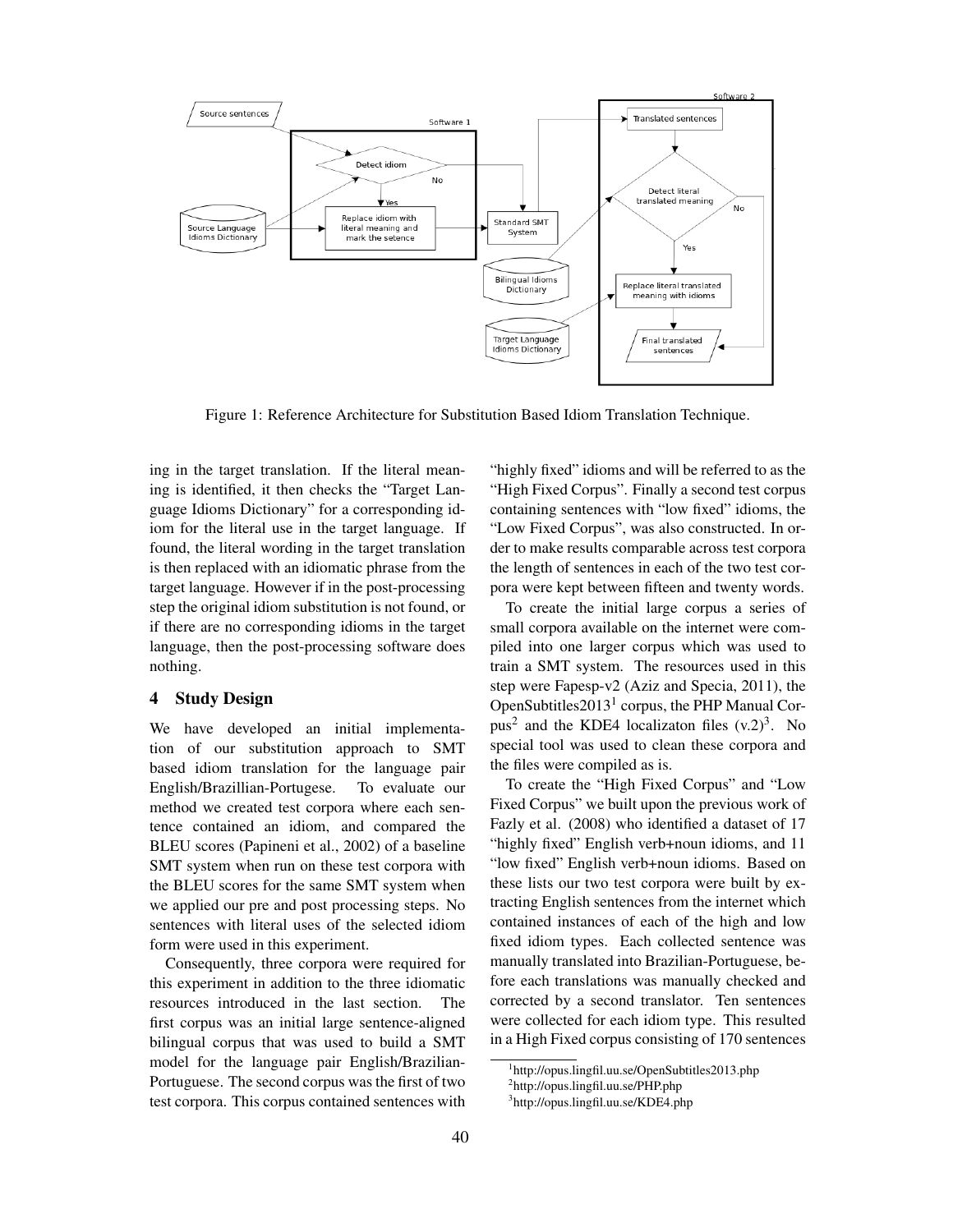containing idiomatic usages of those idioms, and a Low-Fixed corpus consisting of 110 sentences containing instances of low-fixed idioms.

As indicated three idiomatic resources were also required for the study. These were: a dictionary of English idioms and their literal meanings; a dictionary of Brazilian-Portuguese idioms and their literal meanings; and a bilingual dictionary from English to Brazilian-Portuguese. The English idioms dictionary contained entries for the idioms pointing to their literal English meanings, along with some morphological variations of those idioms. The Brazilian-Portuguese idioms dictionary similarly contained entries for the idioms pointing to their literal meanings with some morphological variations of those idioms. Finally, the bilingual dictionary contained entries for the same idioms along with morphological variations of the English idioms dictionary but pointing to their literal translated meaning. The Oxford Dictionary of English idioms and the Cambridge Idioms Dictionary were used to collect the literal meanings of the English idioms. Literal meanings were manually translated to Brazilian-Portuguese.

Following resource collection and construction a SMT model for English/Brazilian-Portuguese was trained using the Moses toolkit (Koehn et al., 2007) using its baseline settings. The corpus used for this training consisted of 17,288,109 pairs of sentences (approximately 50% of the initial collected corpus), with another 34,576 pairs of sentences used for the "tuning" process. Following this training and tuning process the baseline translation accuracy, or BLEU scores, were calculated for the two test corpora, i.e., for the "High Fixed Corpus", and the "Low Fixed Corpus".

Having calculated the baseline BLEU scores, the substitution method was then applied to retranslate each of the two test corpora. Specifically both the "High Fixed Corpus" and the "Low Fixed Corpus" were passed through our extended pipeline with new substitution based translations constructed for each of the test corpora. BLEU scores were then calculated for these two output corpora that were built using the substitution method.

## 5 Results and Discussion

Table 1 presents the results of the evaluation. The BLEU scores presented in the table compare the baseline SMT system against our proposed

method for handling English idiomatic MWE of the verb+noun type.

| Corpus         |       | <b>Baseline</b> Substitution |
|----------------|-------|------------------------------|
| High Idiomatic | 23.12 | 31.72                        |
| Low Idiomatic  | 24.55 | 26.07                        |

Table 1: Experiment's results.

Overall the results are positive. For both the high and low idiomatic corpora we find that applying the pre- and post-processing substitution approach improves the BLEU score of the SMT system. However, it is notable that the High-Fixed idiomatic corpus showed a considerably larger increase in BLEU score than was the case for the Low-Fixedness idiomatic cases, i.e., a positive increase of 8.6 versus 1.52. To investigate further we applied a paired t-test to test for significance in mean difference between baseline and substitution methods for both the high-fixed and low-fixed test corpora. While the results for the "High Idiomatic Corpus" demonstrated a statistically significant difference in BLEU scores ( $p \ll 0.05$ ), the difference between the baseline and substitution method was not statistically significant for the case of the "Low Idiomatic Corpus" ( $p \approx 0.7$ ). We believe the lack of improvement in the case of low fixed idioms may be caused by a higher morphosyntactic variation in the translations of the low fixed idioms. This higher variation makes the post-processing step of our approach (which requires matching a substring in the translated sentence) more difficult for low fixed idioms with the result that our approach is less effective for these idioms.

It is worth noting that the same SMT system (without the substitution extension) achieved a BLEU score of 62.28 on a corpus of sentences from general language; and, achieved an average BLEU score of 46.48 over a set of 5 corpora of sentences that did not contain idioms and were of simlar length to the idiomatic corpora used in this study (15 to 20 words). Both these BLEU scores are higher than the scores we report in Table 1 for our substitution method. This indicates that although our substitution approach does improve BLEU scores when translating idioms there is still a lot of work to be done to solve the problems posed by idioms to SMT.